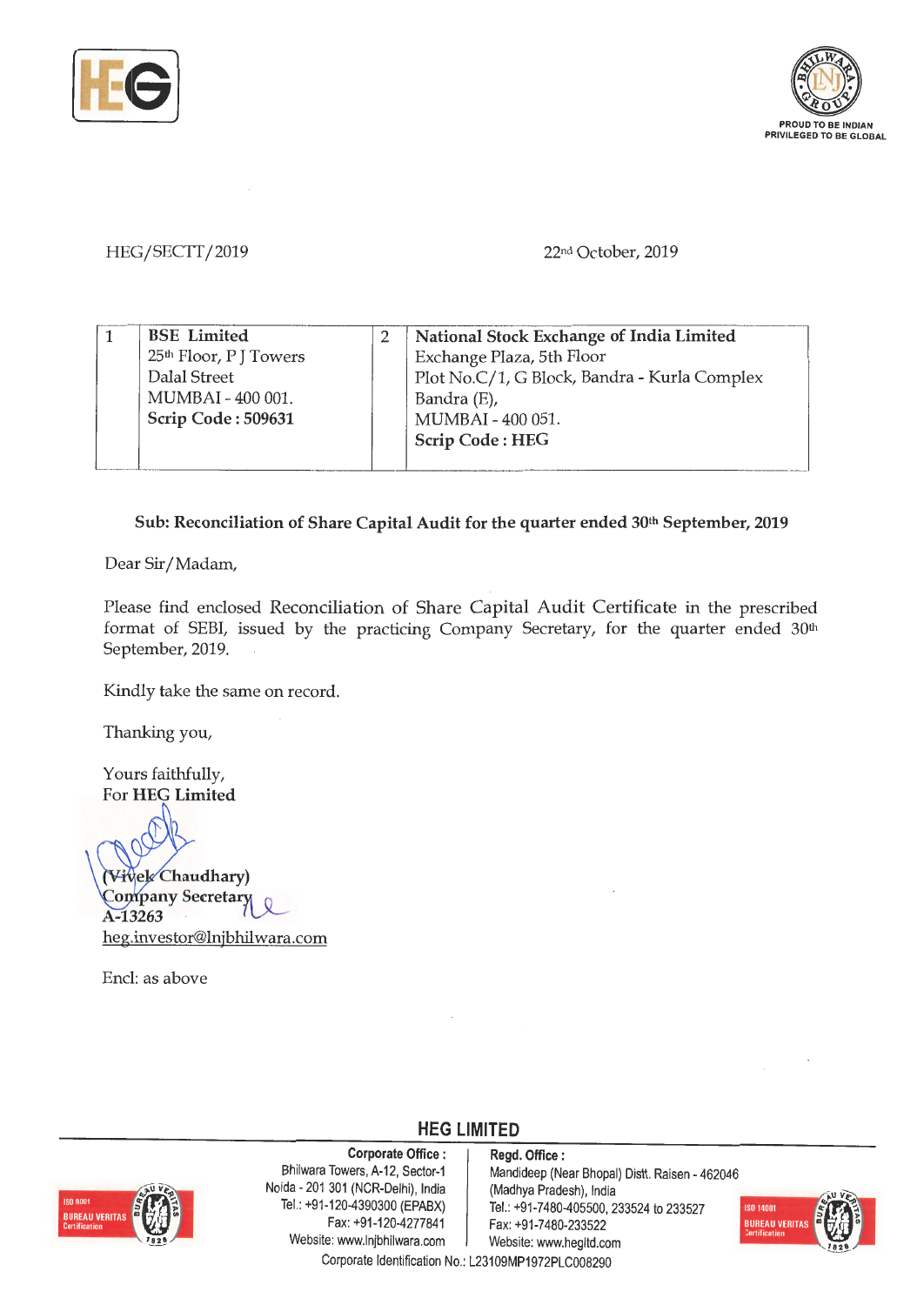## **RECONCILIATION OF SHARE CAPITAL AUDIT**

| 1.                      | For the Quarter ended                                                                                                                      |                                                                             |                                         |                                                                            | 30 <sup>th</sup> September, 2019                             |                                 |        |                                 |                                                                 |  |  |
|-------------------------|--------------------------------------------------------------------------------------------------------------------------------------------|-----------------------------------------------------------------------------|-----------------------------------------|----------------------------------------------------------------------------|--------------------------------------------------------------|---------------------------------|--------|---------------------------------|-----------------------------------------------------------------|--|--|
| $\overline{2}$          | <b>ISIN</b>                                                                                                                                |                                                                             |                                         |                                                                            | <b>INE545A01016</b>                                          |                                 |        |                                 |                                                                 |  |  |
| $\overline{\mathbf{3}}$ | Face value                                                                                                                                 |                                                                             |                                         |                                                                            | Rs.10 per share                                              |                                 |        |                                 |                                                                 |  |  |
| $\overline{4}$          | Name of the Company                                                                                                                        |                                                                             |                                         | <b>HEG LIMITED</b><br>(CIN.L23109MP1972PLC008290)                          |                                                              |                                 |        |                                 |                                                                 |  |  |
| $\mathsf{s}$            | <b>Registered Office Address</b>                                                                                                           |                                                                             |                                         | Mandideep. (Near Bhopal), Distt.Raisen, M.P- 462046                        |                                                              |                                 |        |                                 |                                                                 |  |  |
| 6                       | <b>Correspondence Address</b>                                                                                                              |                                                                             |                                         | Bhilwara Towers, A-12, Sector -1, Noida-201301                             |                                                              |                                 |        |                                 |                                                                 |  |  |
| 7                       | Telephone & Fax No.                                                                                                                        |                                                                             |                                         | Ph.: +91(0120) 4390300 Fax: +91(0120) 4277841                              |                                                              |                                 |        |                                 |                                                                 |  |  |
| 8                       | <b>Email Address</b>                                                                                                                       |                                                                             |                                         |                                                                            | heg.investor@lnjbhilwara.com                                 |                                 |        |                                 |                                                                 |  |  |
| q.                      | Name of the Stock Exchanges where the<br>Company's securities are listed                                                                   |                                                                             |                                         | <b>BSE Limited (BSE)</b><br>National Stock Exchange of India Limited (NSE) |                                                              |                                 |        |                                 |                                                                 |  |  |
|                         |                                                                                                                                            |                                                                             |                                         |                                                                            | Number of Shares                                             |                                 |        | % of Total Issued capital       |                                                                 |  |  |
| 10                      | <b>Issued Capital</b>                                                                                                                      |                                                                             |                                         |                                                                            | 3,85,95,506                                                  |                                 | 100%   |                                 |                                                                 |  |  |
| $\overline{11}$         |                                                                                                                                            | Listed capital (Exchange wise)                                              |                                         |                                                                            | 3,85,95,506                                                  |                                 | 100%   |                                 |                                                                 |  |  |
| 12                      |                                                                                                                                            | Held in dematerialized form in CDSL                                         |                                         |                                                                            | 30,92,199                                                    |                                 | 8.01%  |                                 |                                                                 |  |  |
| 13                      |                                                                                                                                            | Held in dematerialized form in NSDL                                         |                                         |                                                                            | 3,50,08,678                                                  |                                 | 90.71% |                                 |                                                                 |  |  |
| $^{14}$                 | Physical                                                                                                                                   |                                                                             |                                         |                                                                            | 4,94,629                                                     |                                 | 1.28%  |                                 |                                                                 |  |  |
| 15                      |                                                                                                                                            | Total No. of shares $(12+13+14)$                                            |                                         |                                                                            | 3,85,95,506                                                  |                                 | 100%   |                                 |                                                                 |  |  |
| 16                      | Reasons for difference if any, between<br>(10&11), (10&15), (11&15)                                                                        |                                                                             |                                         | No difference                                                              |                                                              |                                 |        |                                 |                                                                 |  |  |
| 17                      | Certifying the details of changes in share capital during the quarter under consideration as per Table<br>below                            |                                                                             |                                         |                                                                            |                                                              |                                 |        |                                 |                                                                 |  |  |
|                         | Particulars                                                                                                                                | No of<br><b>Shares</b>                                                      | Applied /<br>Not applied<br>for listing |                                                                            | Listed on<br><b>Stock</b><br>Exchanges<br>(Specify<br>Names) | Whether<br>intimated<br>to CDSL |        | Whether<br>intimated<br>to NSDL | In principal<br>approval<br>pending for<br>SE (Specify<br>Name) |  |  |
|                         | <b>No</b>                                                                                                                                  | N.A.                                                                        | N.A.                                    |                                                                            | N.A.                                                         | N.A.                            |        | N.A.                            | N.A.                                                            |  |  |
|                         | *** Rights, Bonus, Preferential Issue, ESOPs, Amalgamation, Conversion, Buyback, Capital Reduction,<br>Forfeiture, Any Other ( to specify) |                                                                             |                                         |                                                                            |                                                              |                                 |        |                                 |                                                                 |  |  |
| 18                      |                                                                                                                                            | Register for Members is updated (yes / No)<br>Ifnot updated upto which date |                                         |                                                                            | Yes                                                          |                                 |        |                                 |                                                                 |  |  |
| 19                      | Reference of Previous quarter with regards to<br>excess dematerialized shares, if any                                                      |                                                                             |                                         | N.A.                                                                       |                                                              |                                 |        |                                 |                                                                 |  |  |

14 Ratan Mahal, 15/197, Civil Lines, Kanpur-208 001 Y-65 Ground Floor, Hauz Khas, New Delhi-110 016 E-mail: cssaket.associates@gmail.com .